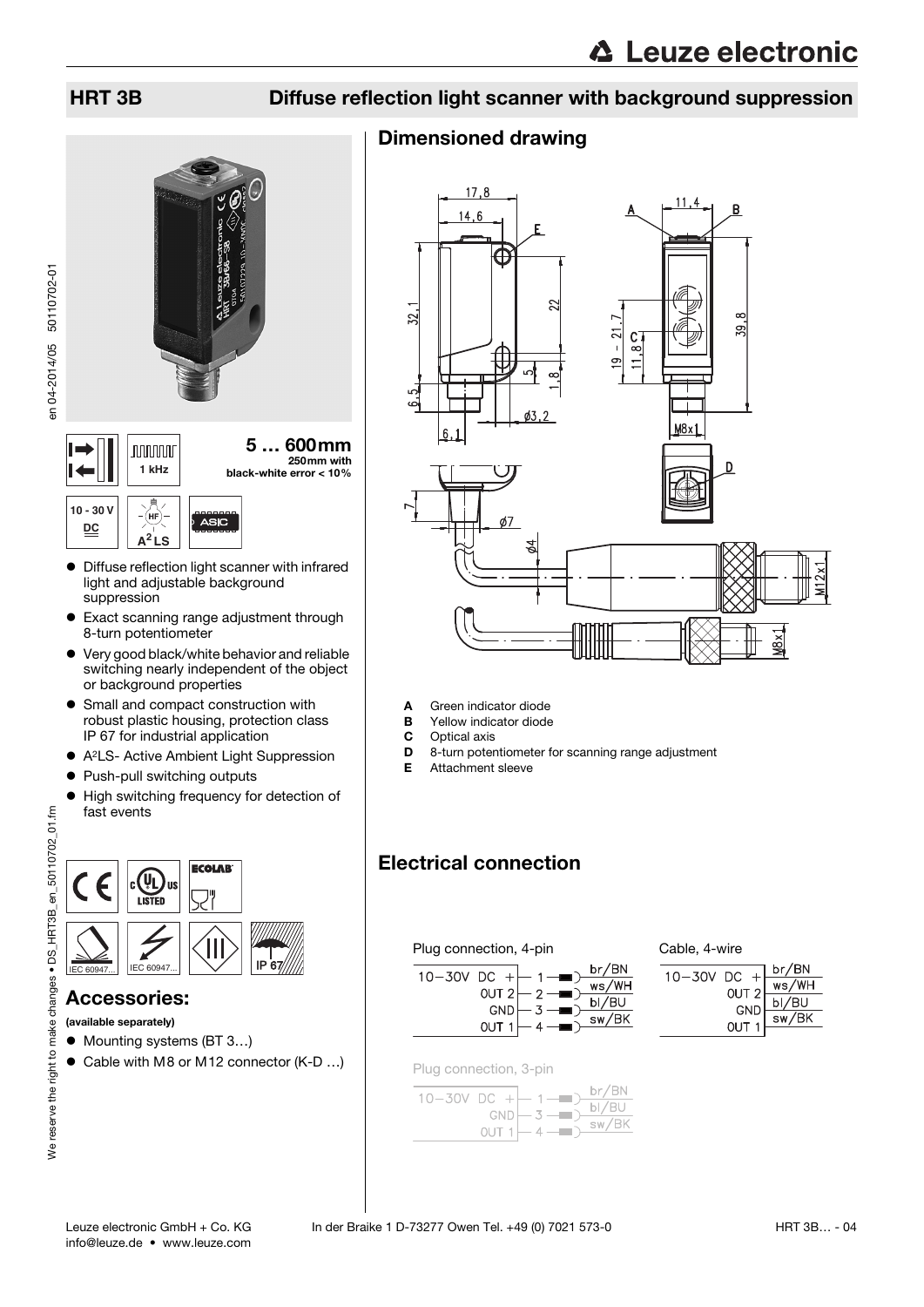# **∆ Leuze electronic**

## HRT 3B



1) Typ. scan. range limit/adjustment range: max. achievable scanning range/adjustment range for light objects (white 90%)

2) Scanning range: recommended scanning range for objects with different diffuse reflection<br>3) Average life expectancy 100.000h at an ambient temperature of 25 °C

3) Average life expectancy 100,000h at an ambient temperature of 25°C

4) For UL applications: for use in class 2 circuits according to NEC only

5) The push-pull switching outputs must not be connected in parallel 6) Pin 2: unassigned, hence especially suitable for the connection to  $\lambda$ 

6) Pin 2: unassigned, hence especially suitable for the connection to AS-interface I/O coupling modules<br>
7) 2=nolarity reversal protection 3=short-circuit protection for all transistor outputs

7) 2=polarity reversal protection, 3=short-circuit protection for all transistor outputs

These proximity switches shall be used with UL Listed Cable assemblies rated 30V, 0.5A min, in the field installation, or equivalent (categories: CYJV/CYJV7 or PVVA/PVVA7)

#### Remarks

Adapter plate: BT 3.2 (part no. 50103844) for alternate mounting on 25.4mm hole spacing (Omron E3Z, Sick W100…)





1)Packaging unit: PU = 10 pcs.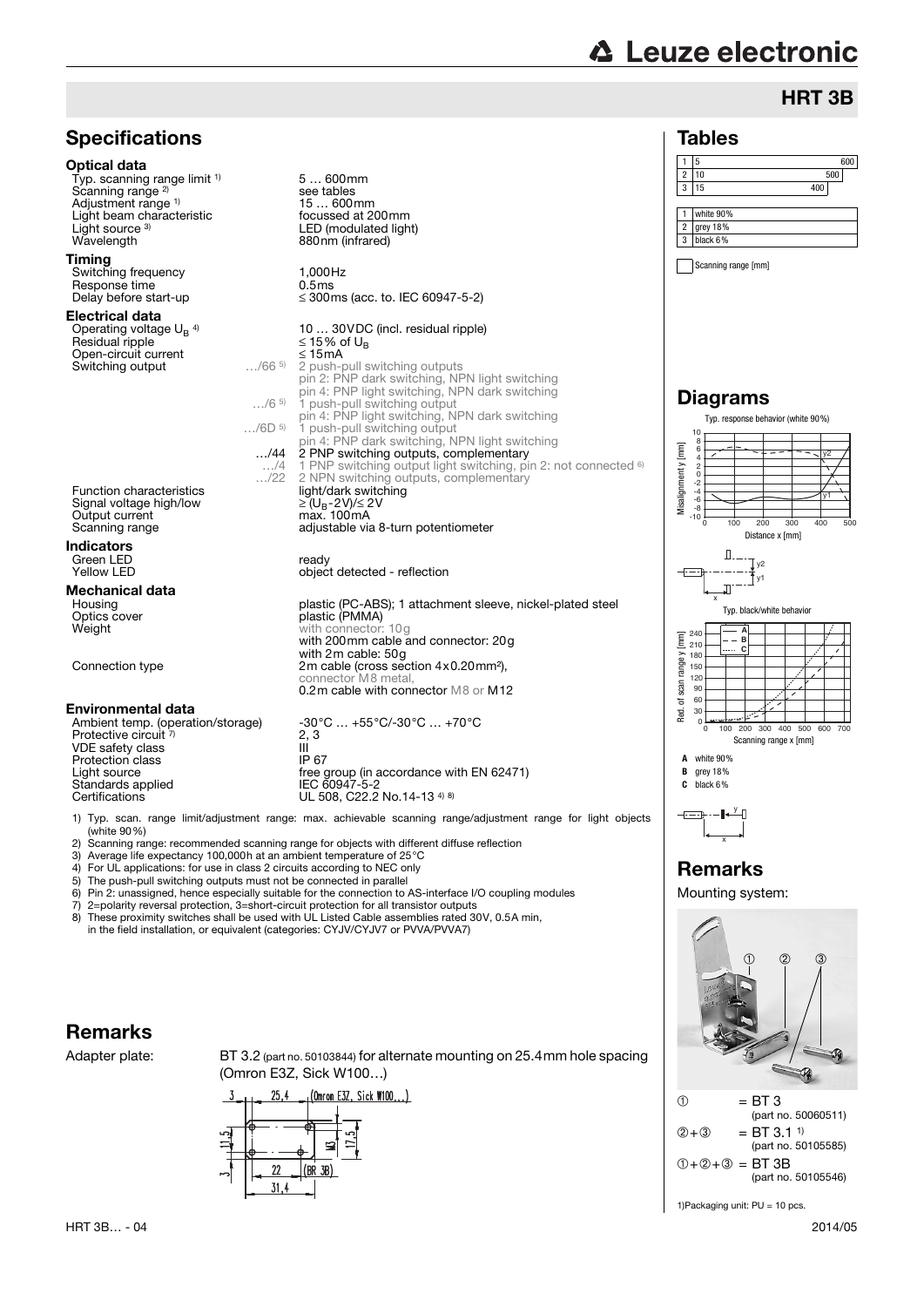### HRT 3B Diffuse reflection light scanner with background suppression

#### Order guide

| <b>Selection table</b>    |                                                                      |                      |                                        |                                       |                                                     |  |
|---------------------------|----------------------------------------------------------------------|----------------------|----------------------------------------|---------------------------------------|-----------------------------------------------------|--|
| Equipment $\blacklozenge$ |                                                                      |                      | Order code $\rightarrow$               | <b>HRT 3B/44</b><br>Part No. 50110659 | ີ<br>3B/44, 200-S1<br>No. 50126066<br>HRT<br>Part I |  |
| Output 1<br>(0UT 1)       | push-pull switching output                                           | <del>⇔</del>         | light switching<br>O<br>dark switching |                                       |                                                     |  |
|                           | PNP transistor output                                                | $\overline{\ominus}$ | light switching<br>Ω<br>dark switching |                                       | $\bullet$                                           |  |
|                           | NPN transistor output                                                | ⊖                    | light switching<br>О<br>dark switching |                                       |                                                     |  |
| Output 2<br>(OUT 2)       | push-pull switching output                                           | $\overline{\ominus}$ | light switching<br>О<br>dark switching |                                       |                                                     |  |
|                           | PNP transistor output                                                | $\overline{\ominus}$ | O<br>light switching<br>dark switching |                                       |                                                     |  |
|                           | NPN transistor output                                                | ⇔                    | light switching<br>O<br>dark switching |                                       |                                                     |  |
| Connection                | cable 2,000mm                                                        |                      | 4-wire                                 |                                       |                                                     |  |
|                           | cable $5,000$ mm                                                     |                      | 4-wire                                 |                                       |                                                     |  |
|                           | M8 connector, metal                                                  |                      | 3-pin                                  |                                       |                                                     |  |
|                           | M8 connector, metal                                                  |                      | 4-pin                                  |                                       |                                                     |  |
|                           | M8 connector, metal, snap-on                                         |                      | 4-pin                                  |                                       |                                                     |  |
|                           | 200mm cable with M8 connector                                        |                      | 3-pin                                  |                                       |                                                     |  |
|                           | 200mm cable with M8 connector                                        |                      | 4-pin                                  |                                       |                                                     |  |
|                           | 200 mm cable with M12 connector                                      |                      | 4-pin                                  |                                       | ●                                                   |  |
|                           | pin 2: not assigned, suitable for connecting to AS-i coupling module |                      |                                        |                                       |                                                     |  |
| Configuration             | freely adjustable via 8-turn potentiometer                           |                      |                                        |                                       | $\bullet$                                           |  |
|                           | preset to scanning range [mm]:                                       |                      |                                        |                                       |                                                     |  |
| Switching<br>frequency    | 200Hz                                                                |                      |                                        |                                       |                                                     |  |
|                           | 1,000Hz                                                              |                      |                                        |                                       |                                                     |  |

### Application notes

#### Approved purpose:

This product may only be used by qualified personnel and must only be used for the approved purpose. This sensor is not a safety sensor and is not to be used for the protection of persons..

- For glossy surfaces (e.g. metals), the light beam should not be incident on the object surface at a right angle. A slight inclination is sufficient for preventing undesired direct reflections. This may result in a reduction in the scanning range.
- Objects should only be moved in laterally from the right or left. Moving in objects from the connector side or operating side is to be avoided.
- Outside of the scanning range, the sensor operates as an energetic diffuse reflection light scanner. Light objects can still be reliably detected up to the scanning range limit.
- $\bullet$  The sensors are equipped with effective measures for the maximum avoidance of mutual interference should they be mounted opposite one another. Opposite mounting of multiple sensors of the same type should, however, absolutely be avoided.